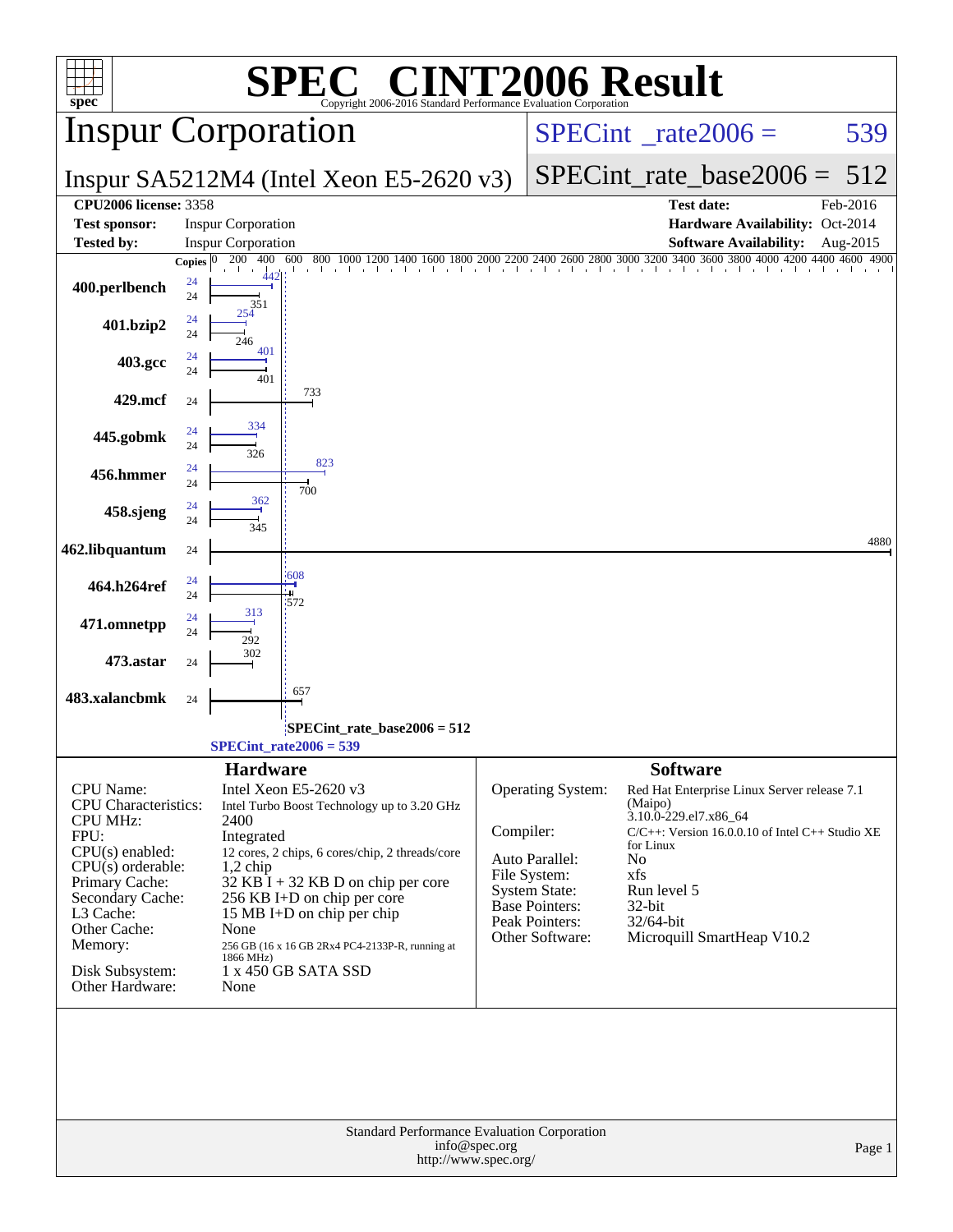

# Inspur Corporation

### SPECint rate $2006 = 539$

Inspur SA5212M4 (Intel Xeon E5-2620 v3)

[SPECint\\_rate\\_base2006 =](http://www.spec.org/auto/cpu2006/Docs/result-fields.html#SPECintratebase2006)  $512$ 

#### **[CPU2006 license:](http://www.spec.org/auto/cpu2006/Docs/result-fields.html#CPU2006license)** 3358 **[Test date:](http://www.spec.org/auto/cpu2006/Docs/result-fields.html#Testdate)** Feb-2016

**[Test sponsor:](http://www.spec.org/auto/cpu2006/Docs/result-fields.html#Testsponsor)** Inspur Corporation **[Hardware Availability:](http://www.spec.org/auto/cpu2006/Docs/result-fields.html#HardwareAvailability)** Oct-2014 **[Tested by:](http://www.spec.org/auto/cpu2006/Docs/result-fields.html#Testedby)** Inspur Corporation **[Software Availability:](http://www.spec.org/auto/cpu2006/Docs/result-fields.html#SoftwareAvailability)** Aug-2015

#### **[Results Table](http://www.spec.org/auto/cpu2006/Docs/result-fields.html#ResultsTable)**

|                  |               |                |       | <b>Base</b>                                                                                              |            |                |            |               |                |              | <b>Peak</b>    |              |                |              |
|------------------|---------------|----------------|-------|----------------------------------------------------------------------------------------------------------|------------|----------------|------------|---------------|----------------|--------------|----------------|--------------|----------------|--------------|
| <b>Benchmark</b> | <b>Copies</b> | <b>Seconds</b> | Ratio | <b>Seconds</b>                                                                                           | Ratio      | <b>Seconds</b> | Ratio      | <b>Copies</b> | <b>Seconds</b> | <b>Ratio</b> | <b>Seconds</b> | <b>Ratio</b> | <b>Seconds</b> | <b>Ratio</b> |
| 400.perlbench    | 24            | 668            | 351   | 668                                                                                                      | 351        | 666            | 352        | 24            | 530            | 442          | 533            | 440          | 529            | 444          |
| 401.bzip2        | 24            | 943            | 246   | 942                                                                                                      | 246        | 946            | 245        | 24            | 911            | 254          | 910            | 255          | 913            | 254          |
| $403.\text{gcc}$ | 24            | 485            | 398   | 482                                                                                                      | 401        | 480            | 402        | 24            | 477            | 405          | 482            | 401          | 490            | 395          |
| $429$ .mcf       | 24            | 298            | 733   | 299                                                                                                      | <u>733</u> | 299            | <b>732</b> | 24            | 298            | 733          | 299            | <u>733</u>   | 299            | 732          |
| $445$ .gobmk     | 24            | 773            | 326   | 773                                                                                                      | 326        | 773            | <b>326</b> | 24            | 753            | 334          | 755            | 333          | 754            | 334          |
| 456.hmmer        | 24            | 320            | 700   | 317                                                                                                      | 705        | 320            | <b>700</b> | 24            | 272            | 823          | 272            | 823          | 272            | 822          |
| $458$ .sjeng     | 24            | 842            | 345   | 843                                                                                                      | 344        | 843            | 345        | 24            | 801            | 362          | 789            | 368          | 807            | 360          |
| 462.libquantum   | 24            | 102            | 4880  | 102                                                                                                      | 4880       | 102            | 4880       | 24            | 102            | 4880         | 102            | 4880         | 102            | 4880         |
| 464.h264ref      | 24            | 928            | 572   | 931                                                                                                      | 570        | 898            | 591        | 24            | 873            | 608          | 866            | 614          | 879            | 604          |
| 471.omnetpp      | 24            | 516            | 291   | 514                                                                                                      | 292        | 514            | 292l       | 24            | 479            | 313          | 480            | 313          | 479            | 313          |
| 473.astar        | 24            | 558            | 302   | 556                                                                                                      | 303        | 560            | 301        | 24            | 558            | 302          | 556            | 303          | 560            | 301          |
| 483.xalancbmk    | 24            | 252            | 657   | 252                                                                                                      | 656        | 252            | 657        | 24            | 252            | 657          | 252            | 656          | 252            | 657          |
|                  |               |                |       | Results appear in the order in which they were run. Bold underlined text indicates a median measurement. |            |                |            |               |                |              |                |              |                |              |

### **[Submit Notes](http://www.spec.org/auto/cpu2006/Docs/result-fields.html#SubmitNotes)**

 The numactl mechanism was used to bind copies to processors. The config file option 'submit' was used to generate numactl commands to bind each copy to a specific processor. For details, please see the config file.

### **[Operating System Notes](http://www.spec.org/auto/cpu2006/Docs/result-fields.html#OperatingSystemNotes)**

Stack size set to unlimited using "ulimit -s unlimited"

#### **[Platform Notes](http://www.spec.org/auto/cpu2006/Docs/result-fields.html#PlatformNotes)**

 BIOS and OS configuration: SCALING\_GOVERNOR set to Performance Hardware Prefetch set to Disable VT Support set to Disable C1E Support set to Disable Sysinfo program /home/CPU2006/config/sysinfo.rev6914 \$Rev: 6914 \$ \$Date:: 2014-06-25 #\$ e3fbb8667b5a285932ceab81e28219e1 running on localhost.localdomain Thu Feb 18 07:47:51 2016

 This section contains SUT (System Under Test) info as seen by some common utilities. To remove or add to this section, see: <http://www.spec.org/cpu2006/Docs/config.html#sysinfo>

 From /proc/cpuinfo model name : Intel(R) Xeon(R) CPU E5-2620 v3 @ 2.40GHz 2 "physical id"s (chips) 24 "processors" Continued on next page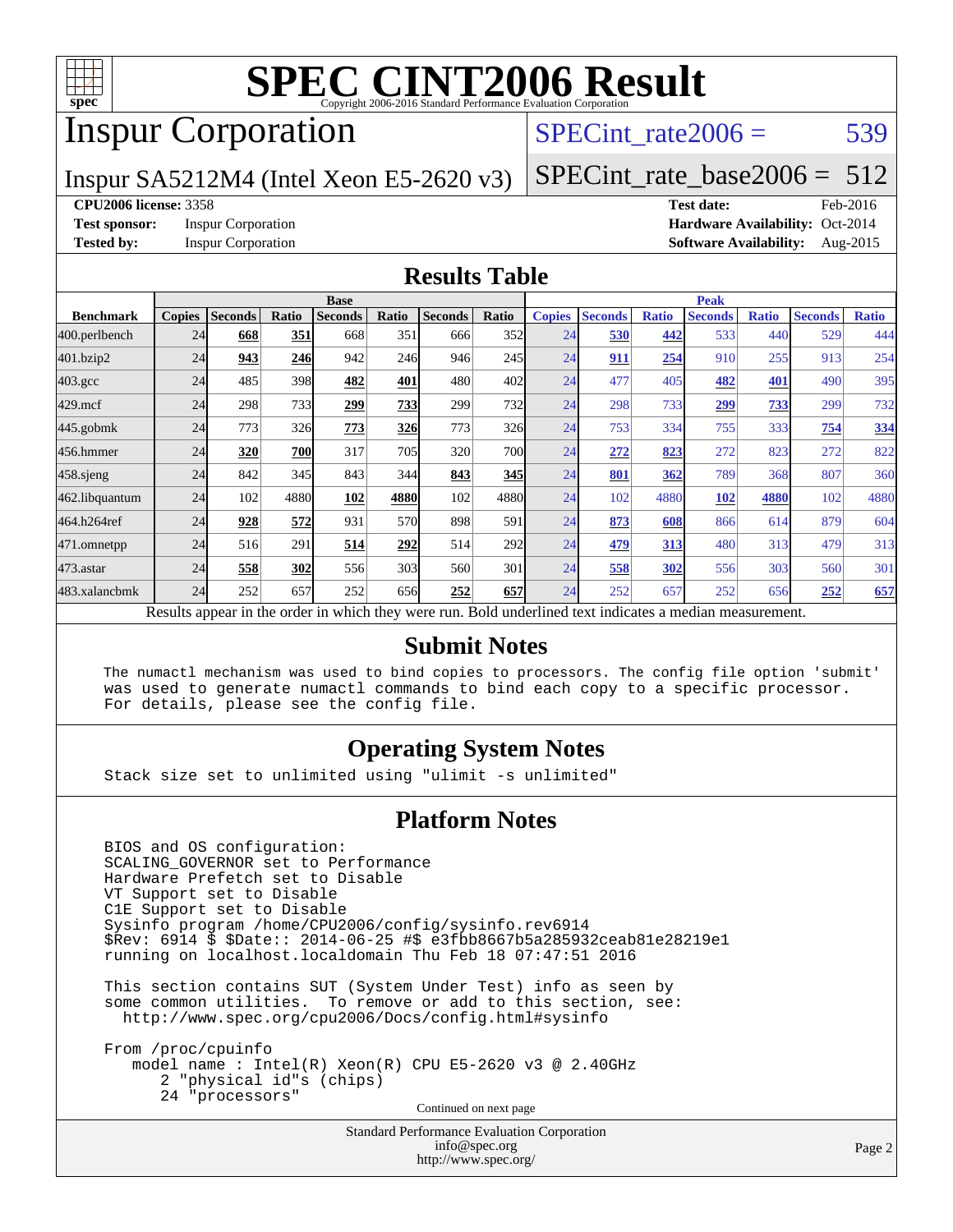

Inspur Corporation

Inspur SA5212M4 (Intel Xeon E5-2620 v3)

SPECint rate $2006 = 539$ 

[SPECint\\_rate\\_base2006 =](http://www.spec.org/auto/cpu2006/Docs/result-fields.html#SPECintratebase2006) 512

**[Test sponsor:](http://www.spec.org/auto/cpu2006/Docs/result-fields.html#Testsponsor)** Inspur Corporation **[Hardware Availability:](http://www.spec.org/auto/cpu2006/Docs/result-fields.html#HardwareAvailability)** Oct-2014

**[CPU2006 license:](http://www.spec.org/auto/cpu2006/Docs/result-fields.html#CPU2006license)** 3358 **[Test date:](http://www.spec.org/auto/cpu2006/Docs/result-fields.html#Testdate)** Feb-2016 **[Tested by:](http://www.spec.org/auto/cpu2006/Docs/result-fields.html#Testedby)** Inspur Corporation **[Software Availability:](http://www.spec.org/auto/cpu2006/Docs/result-fields.html#SoftwareAvailability)** Aug-2015

#### **[Platform Notes \(Continued\)](http://www.spec.org/auto/cpu2006/Docs/result-fields.html#PlatformNotes)**

Standard Performance Evaluation Corporation [info@spec.org](mailto:info@spec.org) cores, siblings (Caution: counting these is hw and system dependent. The following excerpts from /proc/cpuinfo might not be reliable. Use with caution.) cpu cores : 6 siblings : 12 physical 0: cores 0 1 2 3 4 5 physical 1: cores 0 1 2 3 4 5 cache size : 15360 KB From /proc/meminfo<br>MemTotal: 263860604 kB HugePages\_Total: 0 Hugepagesize: 2048 kB From /etc/\*release\* /etc/\*version\* os-release: NAME="Red Hat Enterprise Linux Server" VERSION="7.1 (Maipo)" ID="rhel" ID\_LIKE="fedora" VERSION\_ID="7.1" PRETTY\_NAME="Red Hat Enterprise Linux Server 7.1 (Maipo)" ANSI\_COLOR="0;31" CPE\_NAME="cpe:/o:redhat:enterprise\_linux:7.1:GA:server" redhat-release: Red Hat Enterprise Linux Server release 7.1 (Maipo) system-release: Red Hat Enterprise Linux Server release 7.1 (Maipo) system-release-cpe: cpe:/o:redhat:enterprise\_linux:7.1:ga:server uname -a: Linux localhost.localdomain 3.10.0-229.el7.x86\_64 #1 SMP Thu Jan 29 18:37:38 EST 2015 x86\_64 x86\_64 x86\_64 GNU/Linux run-level 5 Feb 18 04:04 SPEC is set to: /home/CPU2006 Filesystem Type Size Used Avail Use% Mounted on /dev/mapper/rhel-home xfs 393G 30G 364G 8% /home Additional information from dmidecode: Warning: Use caution when you interpret this section. The 'dmidecode' program reads system data which is "intended to allow hardware to be accurately determined", but the intent may not be met, as there are frequent changes to hardware, firmware, and the "DMTF SMBIOS" standard. BIOS American Megatrends Inc. 4.0.1 10/30/2014 Memory: 8x NO DIMM NO DIMM 16x Samsung M393A2G40DB0-CPB 16 GB 2 rank 2133 MHz, configured at 1866 MHz (End of data from sysinfo program)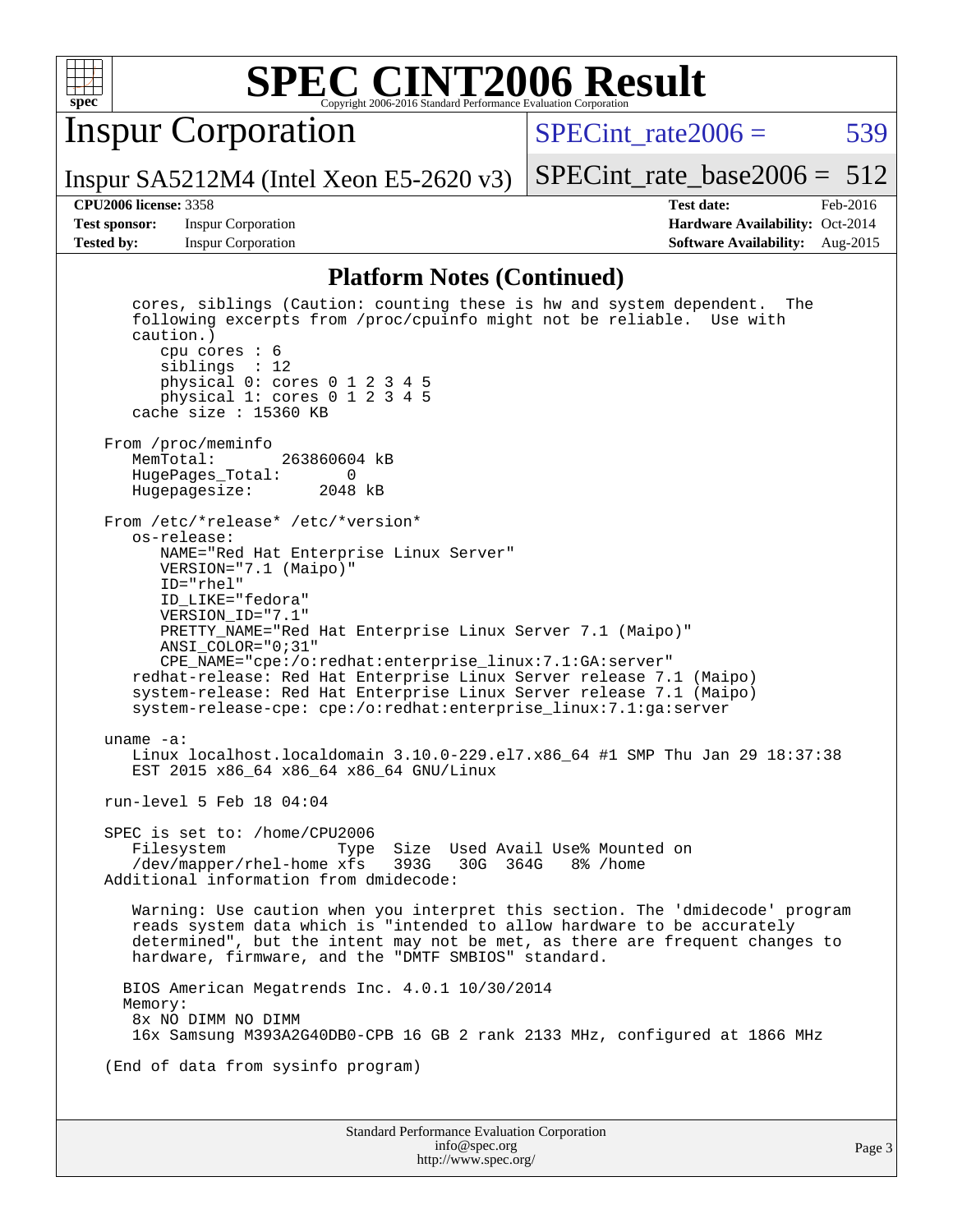

# Inspur Corporation

SPECint rate $2006 = 539$ 

Inspur SA5212M4 (Intel Xeon E5-2620 v3)

[SPECint\\_rate\\_base2006 =](http://www.spec.org/auto/cpu2006/Docs/result-fields.html#SPECintratebase2006) 512

**[Test sponsor:](http://www.spec.org/auto/cpu2006/Docs/result-fields.html#Testsponsor)** Inspur Corporation **[Hardware Availability:](http://www.spec.org/auto/cpu2006/Docs/result-fields.html#HardwareAvailability)** Oct-2014

**[CPU2006 license:](http://www.spec.org/auto/cpu2006/Docs/result-fields.html#CPU2006license)** 3358 **[Test date:](http://www.spec.org/auto/cpu2006/Docs/result-fields.html#Testdate)** Feb-2016 **[Tested by:](http://www.spec.org/auto/cpu2006/Docs/result-fields.html#Testedby)** Inspur Corporation **[Software Availability:](http://www.spec.org/auto/cpu2006/Docs/result-fields.html#SoftwareAvailability)** Aug-2015

### **[General Notes](http://www.spec.org/auto/cpu2006/Docs/result-fields.html#GeneralNotes)**

Environment variables set by runspec before the start of the run: LD\_LIBRARY\_PATH = "/home/CPU2006/libs/32:/home/CPU2006/libs/64:/home/CPU2006/sh"

 Binaries compiled on a system with 1x Intel Core i5-4670K CPU + 32GB memory using RedHat EL 7.1 Transparent Huge Pages enabled with: echo always > /sys/kernel/mm/transparent\_hugepage/enabled Filesystem page cache cleared with: echo 1> /proc/sys/vm/drop\_caches runspec command invoked through numactl i.e.: numactl --interleave=all runspec <etc>

## **[Base Compiler Invocation](http://www.spec.org/auto/cpu2006/Docs/result-fields.html#BaseCompilerInvocation)**

#### [C benchmarks](http://www.spec.org/auto/cpu2006/Docs/result-fields.html#Cbenchmarks):

[icc -m32 -L/opt/intel/compilers\\_and\\_libraries\\_2016/linux/compiler/lib/ia32\\_lin](http://www.spec.org/cpu2006/results/res2016q1/cpu2006-20160307-39061.flags.html#user_CCbase_intel_icc_e10256ba5924b668798078a321b0cb3f)

#### [C++ benchmarks:](http://www.spec.org/auto/cpu2006/Docs/result-fields.html#CXXbenchmarks)

[icpc -m32 -L/opt/intel/compilers\\_and\\_libraries\\_2016/linux/compiler/lib/ia32\\_lin](http://www.spec.org/cpu2006/results/res2016q1/cpu2006-20160307-39061.flags.html#user_CXXbase_intel_icpc_b4f50a394bdb4597aa5879c16bc3f5c5)

## **[Base Portability Flags](http://www.spec.org/auto/cpu2006/Docs/result-fields.html#BasePortabilityFlags)**

 400.perlbench: [-D\\_FILE\\_OFFSET\\_BITS=64](http://www.spec.org/cpu2006/results/res2016q1/cpu2006-20160307-39061.flags.html#user_basePORTABILITY400_perlbench_file_offset_bits_64_438cf9856305ebd76870a2c6dc2689ab) [-DSPEC\\_CPU\\_LINUX\\_IA32](http://www.spec.org/cpu2006/results/res2016q1/cpu2006-20160307-39061.flags.html#b400.perlbench_baseCPORTABILITY_DSPEC_CPU_LINUX_IA32) 401.bzip2: [-D\\_FILE\\_OFFSET\\_BITS=64](http://www.spec.org/cpu2006/results/res2016q1/cpu2006-20160307-39061.flags.html#user_basePORTABILITY401_bzip2_file_offset_bits_64_438cf9856305ebd76870a2c6dc2689ab) 403.gcc: [-D\\_FILE\\_OFFSET\\_BITS=64](http://www.spec.org/cpu2006/results/res2016q1/cpu2006-20160307-39061.flags.html#user_basePORTABILITY403_gcc_file_offset_bits_64_438cf9856305ebd76870a2c6dc2689ab) 429.mcf: [-D\\_FILE\\_OFFSET\\_BITS=64](http://www.spec.org/cpu2006/results/res2016q1/cpu2006-20160307-39061.flags.html#user_basePORTABILITY429_mcf_file_offset_bits_64_438cf9856305ebd76870a2c6dc2689ab) 445.gobmk: [-D\\_FILE\\_OFFSET\\_BITS=64](http://www.spec.org/cpu2006/results/res2016q1/cpu2006-20160307-39061.flags.html#user_basePORTABILITY445_gobmk_file_offset_bits_64_438cf9856305ebd76870a2c6dc2689ab) 456.hmmer: [-D\\_FILE\\_OFFSET\\_BITS=64](http://www.spec.org/cpu2006/results/res2016q1/cpu2006-20160307-39061.flags.html#user_basePORTABILITY456_hmmer_file_offset_bits_64_438cf9856305ebd76870a2c6dc2689ab) 458.sjeng: [-D\\_FILE\\_OFFSET\\_BITS=64](http://www.spec.org/cpu2006/results/res2016q1/cpu2006-20160307-39061.flags.html#user_basePORTABILITY458_sjeng_file_offset_bits_64_438cf9856305ebd76870a2c6dc2689ab) 462.libquantum: [-D\\_FILE\\_OFFSET\\_BITS=64](http://www.spec.org/cpu2006/results/res2016q1/cpu2006-20160307-39061.flags.html#user_basePORTABILITY462_libquantum_file_offset_bits_64_438cf9856305ebd76870a2c6dc2689ab) [-DSPEC\\_CPU\\_LINUX](http://www.spec.org/cpu2006/results/res2016q1/cpu2006-20160307-39061.flags.html#b462.libquantum_baseCPORTABILITY_DSPEC_CPU_LINUX) 464.h264ref: [-D\\_FILE\\_OFFSET\\_BITS=64](http://www.spec.org/cpu2006/results/res2016q1/cpu2006-20160307-39061.flags.html#user_basePORTABILITY464_h264ref_file_offset_bits_64_438cf9856305ebd76870a2c6dc2689ab) 471.omnetpp: [-D\\_FILE\\_OFFSET\\_BITS=64](http://www.spec.org/cpu2006/results/res2016q1/cpu2006-20160307-39061.flags.html#user_basePORTABILITY471_omnetpp_file_offset_bits_64_438cf9856305ebd76870a2c6dc2689ab) 473.astar: [-D\\_FILE\\_OFFSET\\_BITS=64](http://www.spec.org/cpu2006/results/res2016q1/cpu2006-20160307-39061.flags.html#user_basePORTABILITY473_astar_file_offset_bits_64_438cf9856305ebd76870a2c6dc2689ab) 483.xalancbmk: [-D\\_FILE\\_OFFSET\\_BITS=64](http://www.spec.org/cpu2006/results/res2016q1/cpu2006-20160307-39061.flags.html#user_basePORTABILITY483_xalancbmk_file_offset_bits_64_438cf9856305ebd76870a2c6dc2689ab) [-DSPEC\\_CPU\\_LINUX](http://www.spec.org/cpu2006/results/res2016q1/cpu2006-20160307-39061.flags.html#b483.xalancbmk_baseCXXPORTABILITY_DSPEC_CPU_LINUX)

### **[Base Optimization Flags](http://www.spec.org/auto/cpu2006/Docs/result-fields.html#BaseOptimizationFlags)**

[C benchmarks](http://www.spec.org/auto/cpu2006/Docs/result-fields.html#Cbenchmarks):

[-xCORE-AVX2](http://www.spec.org/cpu2006/results/res2016q1/cpu2006-20160307-39061.flags.html#user_CCbase_f-xAVX2_5f5fc0cbe2c9f62c816d3e45806c70d7) [-ipo](http://www.spec.org/cpu2006/results/res2016q1/cpu2006-20160307-39061.flags.html#user_CCbase_f-ipo) [-O3](http://www.spec.org/cpu2006/results/res2016q1/cpu2006-20160307-39061.flags.html#user_CCbase_f-O3) [-no-prec-div](http://www.spec.org/cpu2006/results/res2016q1/cpu2006-20160307-39061.flags.html#user_CCbase_f-no-prec-div) [-opt-prefetch](http://www.spec.org/cpu2006/results/res2016q1/cpu2006-20160307-39061.flags.html#user_CCbase_f-opt-prefetch) [-opt-mem-layout-trans=3](http://www.spec.org/cpu2006/results/res2016q1/cpu2006-20160307-39061.flags.html#user_CCbase_f-opt-mem-layout-trans_a7b82ad4bd7abf52556d4961a2ae94d5)

[C++ benchmarks:](http://www.spec.org/auto/cpu2006/Docs/result-fields.html#CXXbenchmarks)

[-xCORE-AVX2](http://www.spec.org/cpu2006/results/res2016q1/cpu2006-20160307-39061.flags.html#user_CXXbase_f-xAVX2_5f5fc0cbe2c9f62c816d3e45806c70d7) [-ipo](http://www.spec.org/cpu2006/results/res2016q1/cpu2006-20160307-39061.flags.html#user_CXXbase_f-ipo) [-O3](http://www.spec.org/cpu2006/results/res2016q1/cpu2006-20160307-39061.flags.html#user_CXXbase_f-O3) [-no-prec-div](http://www.spec.org/cpu2006/results/res2016q1/cpu2006-20160307-39061.flags.html#user_CXXbase_f-no-prec-div) [-opt-prefetch](http://www.spec.org/cpu2006/results/res2016q1/cpu2006-20160307-39061.flags.html#user_CXXbase_f-opt-prefetch) [-opt-mem-layout-trans=3](http://www.spec.org/cpu2006/results/res2016q1/cpu2006-20160307-39061.flags.html#user_CXXbase_f-opt-mem-layout-trans_a7b82ad4bd7abf52556d4961a2ae94d5) [-Wl,-z,muldefs](http://www.spec.org/cpu2006/results/res2016q1/cpu2006-20160307-39061.flags.html#user_CXXbase_link_force_multiple1_74079c344b956b9658436fd1b6dd3a8a) [-L/sh -lsmartheap](http://www.spec.org/cpu2006/results/res2016q1/cpu2006-20160307-39061.flags.html#user_CXXbase_SmartHeap_32f6c82aa1ed9c52345d30cf6e4a0499)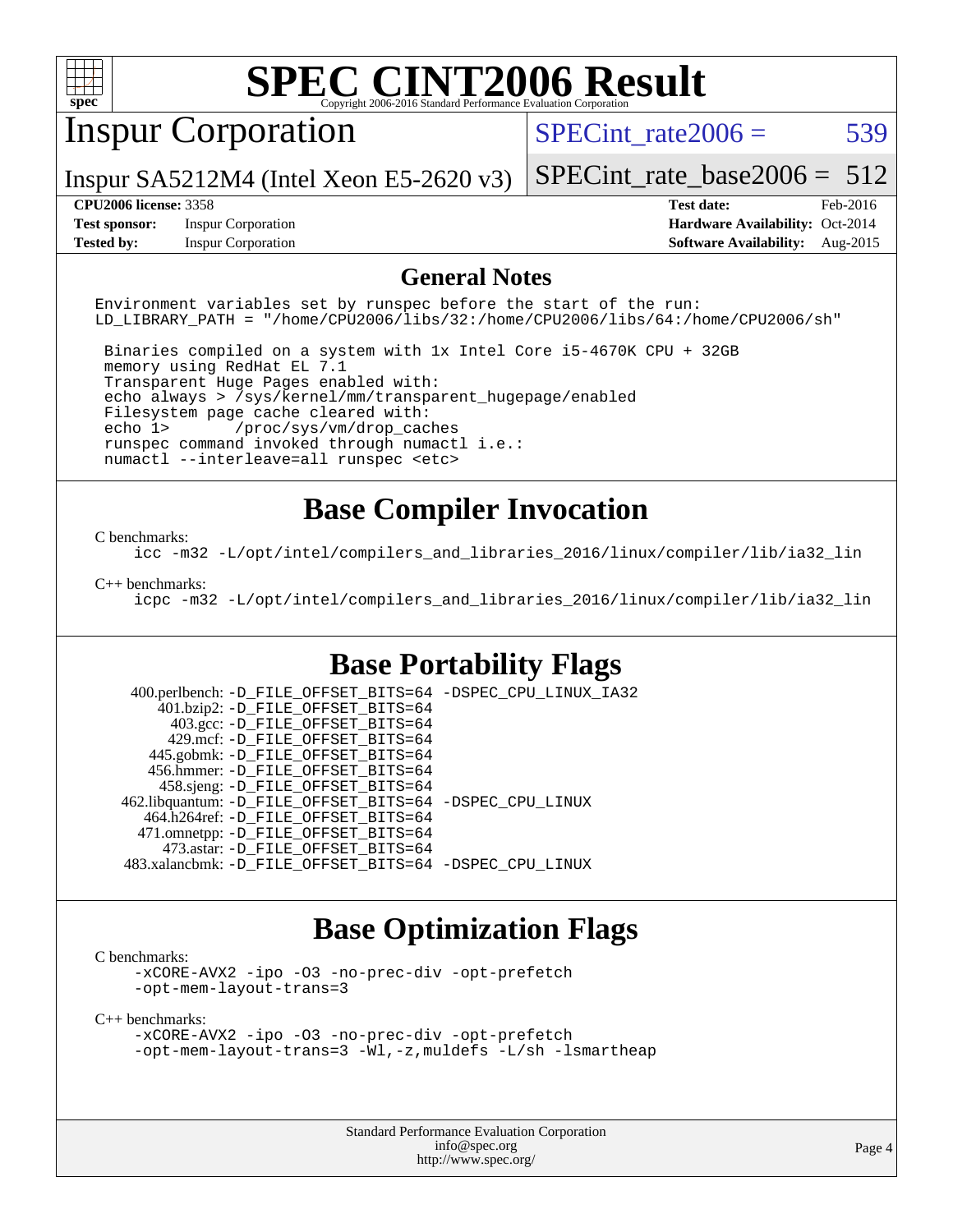| <b>SPEC CINT2006 Result</b><br>spec<br>Copyright 2006-2016 Standard Performance Evaluation Corporation                                                                                                                                                                                                                                                                                                                                                                                                                                                                                         |                                                                                                               |
|------------------------------------------------------------------------------------------------------------------------------------------------------------------------------------------------------------------------------------------------------------------------------------------------------------------------------------------------------------------------------------------------------------------------------------------------------------------------------------------------------------------------------------------------------------------------------------------------|---------------------------------------------------------------------------------------------------------------|
| <b>Inspur Corporation</b>                                                                                                                                                                                                                                                                                                                                                                                                                                                                                                                                                                      | 539<br>$SPECint_rate2006 =$                                                                                   |
| Inspur $SA5212M4$ (Intel Xeon E5-2620 v3)                                                                                                                                                                                                                                                                                                                                                                                                                                                                                                                                                      | 512<br>$SPECint_rate base2006 =$                                                                              |
| <b>CPU2006 license: 3358</b><br><b>Inspur Corporation</b><br><b>Test sponsor:</b><br><b>Tested by:</b><br><b>Inspur Corporation</b>                                                                                                                                                                                                                                                                                                                                                                                                                                                            | <b>Test date:</b><br>Feb-2016<br>Hardware Availability: Oct-2014<br><b>Software Availability:</b><br>Aug-2015 |
| <b>Base Other Flags</b>                                                                                                                                                                                                                                                                                                                                                                                                                                                                                                                                                                        |                                                                                                               |
| C benchmarks:                                                                                                                                                                                                                                                                                                                                                                                                                                                                                                                                                                                  |                                                                                                               |
| 403.gcc: -Dalloca=_alloca                                                                                                                                                                                                                                                                                                                                                                                                                                                                                                                                                                      |                                                                                                               |
| <b>Peak Compiler Invocation</b>                                                                                                                                                                                                                                                                                                                                                                                                                                                                                                                                                                |                                                                                                               |
| C benchmarks (except as noted below):<br>icc -m32 -L/opt/intel/compilers_and_libraries_2016/linux/compiler/lib/ia32_lin                                                                                                                                                                                                                                                                                                                                                                                                                                                                        |                                                                                                               |
| 400.perlbench: icc -m64                                                                                                                                                                                                                                                                                                                                                                                                                                                                                                                                                                        |                                                                                                               |
| 401.bzip2: icc -m64                                                                                                                                                                                                                                                                                                                                                                                                                                                                                                                                                                            |                                                                                                               |
| 456.hmmer: icc -m64                                                                                                                                                                                                                                                                                                                                                                                                                                                                                                                                                                            |                                                                                                               |
| 458.sjeng: icc -m64                                                                                                                                                                                                                                                                                                                                                                                                                                                                                                                                                                            |                                                                                                               |
| $C_{++}$ benchmarks:<br>icpc -m32 -L/opt/intel/compilers_and_libraries_2016/linux/compiler/lib/ia32_lin                                                                                                                                                                                                                                                                                                                                                                                                                                                                                        |                                                                                                               |
| <b>Peak Portability Flags</b>                                                                                                                                                                                                                                                                                                                                                                                                                                                                                                                                                                  |                                                                                                               |
| 400.perlbench: -D_FILE_OFFSET_BITS=64 -DSPEC_CPU_LP64 -DSPEC_CPU_LINUX_X64<br>401.bzip2: -D_FILE_OFFSET_BITS=64 -DSPEC_CPU_LP64<br>403.gcc: -D_FILE_OFFSET_BITS=64<br>429.mcf: -D_FILE_OFFSET_BITS=64<br>445.gobmk: -D_FILE_OFFSET_BITS=64<br>456.hmmer: -D_FILE_OFFSET_BITS=64 -DSPEC_CPU_LP64<br>458.sjeng: -D FILE OFFSET BITS=64 -DSPEC CPU LP64<br>462.libquantum: - D FILE OFFSET BITS=64 - DSPEC CPU LINUX<br>464.h264ref: -D_FILE_OFFSET_BITS=64<br>471.omnetpp: -D_FILE_OFFSET_BITS=64<br>473.astar: -D FILE OFFSET BITS=64<br>483.xalancbmk: -D_FILE_OFFSET_BITS=64 -DSPEC_CPU_LINUX |                                                                                                               |
| <b>Peak Optimization Flags</b>                                                                                                                                                                                                                                                                                                                                                                                                                                                                                                                                                                 |                                                                                                               |
| C benchmarks:                                                                                                                                                                                                                                                                                                                                                                                                                                                                                                                                                                                  |                                                                                                               |
| 400.perlbench: -xCORE-AVX2(pass 2) -prof-gen: threadsafe(pass 1)<br>$-ipo(pass 2)$ $-03(pass 2)$ $-no-prec-div(pass 2)$<br>-par-num-threads=1(pass 1) -prof-use(pass 2) -auto-ilp32                                                                                                                                                                                                                                                                                                                                                                                                            |                                                                                                               |
| Continued on next page                                                                                                                                                                                                                                                                                                                                                                                                                                                                                                                                                                         |                                                                                                               |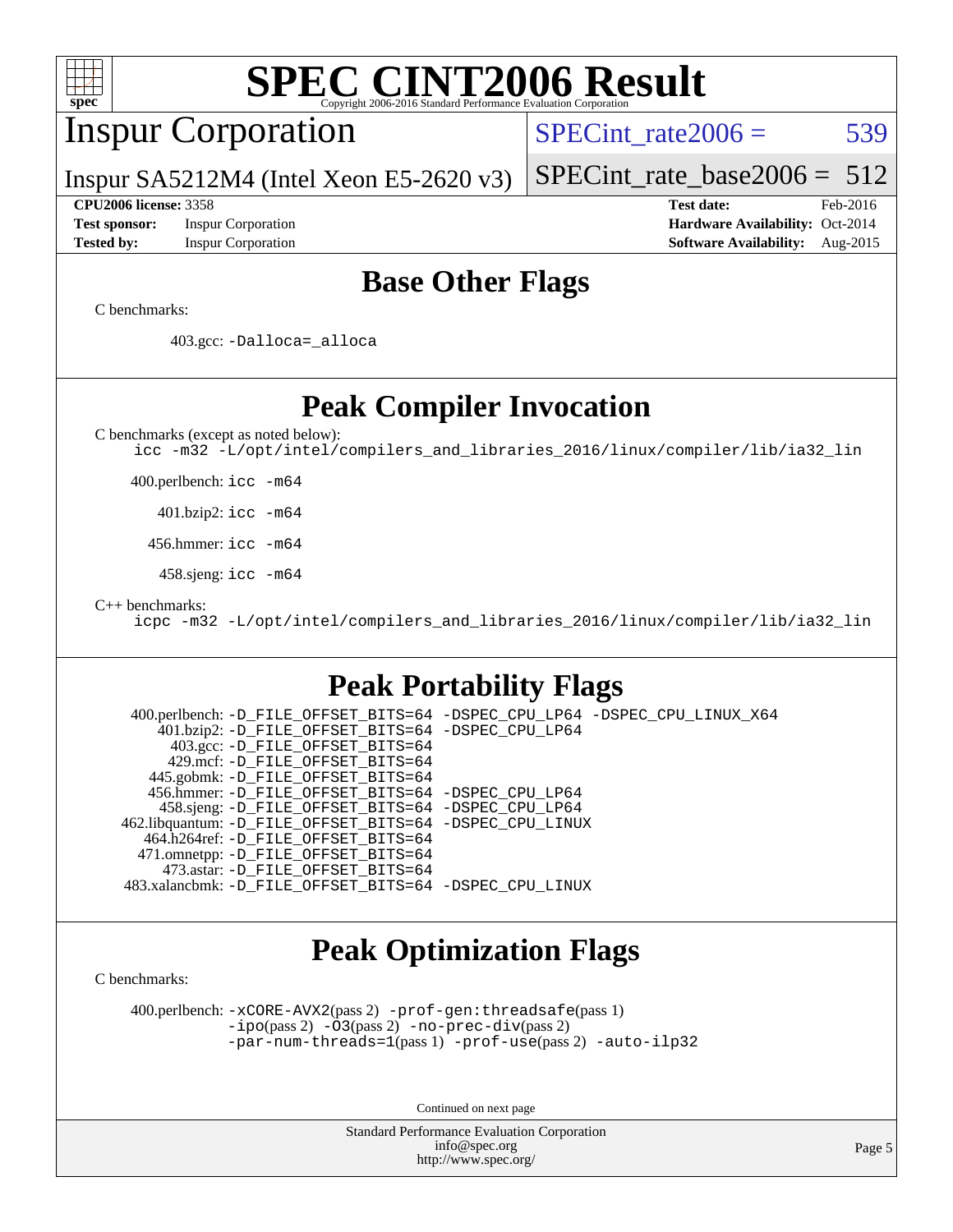

Inspur Corporation

SPECint rate $2006 = 539$ 

Inspur SA5212M4 (Intel Xeon E5-2620 v3)

[SPECint\\_rate\\_base2006 =](http://www.spec.org/auto/cpu2006/Docs/result-fields.html#SPECintratebase2006)  $512$ 

**[CPU2006 license:](http://www.spec.org/auto/cpu2006/Docs/result-fields.html#CPU2006license)** 3358 **[Test date:](http://www.spec.org/auto/cpu2006/Docs/result-fields.html#Testdate)** Feb-2016 **[Test sponsor:](http://www.spec.org/auto/cpu2006/Docs/result-fields.html#Testsponsor)** Inspur Corporation **[Hardware Availability:](http://www.spec.org/auto/cpu2006/Docs/result-fields.html#HardwareAvailability)** Oct-2014 **[Tested by:](http://www.spec.org/auto/cpu2006/Docs/result-fields.html#Testedby)** Inspur Corporation **[Software Availability:](http://www.spec.org/auto/cpu2006/Docs/result-fields.html#SoftwareAvailability)** Aug-2015

# **[Peak Optimization Flags \(Continued\)](http://www.spec.org/auto/cpu2006/Docs/result-fields.html#PeakOptimizationFlags)**

 401.bzip2: [-xCORE-AVX2](http://www.spec.org/cpu2006/results/res2016q1/cpu2006-20160307-39061.flags.html#user_peakPASS2_CFLAGSPASS2_LDCFLAGS401_bzip2_f-xAVX2_5f5fc0cbe2c9f62c816d3e45806c70d7)(pass 2) [-prof-gen:threadsafe](http://www.spec.org/cpu2006/results/res2016q1/cpu2006-20160307-39061.flags.html#user_peakPASS1_CFLAGSPASS1_LDCFLAGS401_bzip2_prof_gen_21a26eb79f378b550acd7bec9fe4467a)(pass 1)  $-i\text{po}(pass 2) -03(pass 2) -no-prec-div(pass 2)$  $-i\text{po}(pass 2) -03(pass 2) -no-prec-div(pass 2)$  $-i\text{po}(pass 2) -03(pass 2) -no-prec-div(pass 2)$ [-par-num-threads=1](http://www.spec.org/cpu2006/results/res2016q1/cpu2006-20160307-39061.flags.html#user_peakPASS1_CFLAGSPASS1_LDCFLAGS401_bzip2_par_num_threads_786a6ff141b4e9e90432e998842df6c2)(pass 1) [-prof-use](http://www.spec.org/cpu2006/results/res2016q1/cpu2006-20160307-39061.flags.html#user_peakPASS2_CFLAGSPASS2_LDCFLAGS401_bzip2_prof_use_bccf7792157ff70d64e32fe3e1250b55)(pass 2) [-opt-prefetch](http://www.spec.org/cpu2006/results/res2016q1/cpu2006-20160307-39061.flags.html#user_peakCOPTIMIZE401_bzip2_f-opt-prefetch) [-auto-ilp32](http://www.spec.org/cpu2006/results/res2016q1/cpu2006-20160307-39061.flags.html#user_peakCOPTIMIZE401_bzip2_f-auto-ilp32) [-ansi-alias](http://www.spec.org/cpu2006/results/res2016q1/cpu2006-20160307-39061.flags.html#user_peakCOPTIMIZE401_bzip2_f-ansi-alias) 403.gcc: [-xCORE-AVX2](http://www.spec.org/cpu2006/results/res2016q1/cpu2006-20160307-39061.flags.html#user_peakCOPTIMIZE403_gcc_f-xAVX2_5f5fc0cbe2c9f62c816d3e45806c70d7) [-ipo](http://www.spec.org/cpu2006/results/res2016q1/cpu2006-20160307-39061.flags.html#user_peakCOPTIMIZE403_gcc_f-ipo) [-O3](http://www.spec.org/cpu2006/results/res2016q1/cpu2006-20160307-39061.flags.html#user_peakCOPTIMIZE403_gcc_f-O3) [-no-prec-div](http://www.spec.org/cpu2006/results/res2016q1/cpu2006-20160307-39061.flags.html#user_peakCOPTIMIZE403_gcc_f-no-prec-div)  $429$ .mcf: basepeak = yes 445.gobmk: [-xCORE-AVX2](http://www.spec.org/cpu2006/results/res2016q1/cpu2006-20160307-39061.flags.html#user_peakPASS2_CFLAGSPASS2_LDCFLAGS445_gobmk_f-xAVX2_5f5fc0cbe2c9f62c816d3e45806c70d7)(pass 2) [-prof-gen:threadsafe](http://www.spec.org/cpu2006/results/res2016q1/cpu2006-20160307-39061.flags.html#user_peakPASS1_CFLAGSPASS1_LDCFLAGS445_gobmk_prof_gen_21a26eb79f378b550acd7bec9fe4467a)(pass 1) [-prof-use](http://www.spec.org/cpu2006/results/res2016q1/cpu2006-20160307-39061.flags.html#user_peakPASS2_CFLAGSPASS2_LDCFLAGS445_gobmk_prof_use_bccf7792157ff70d64e32fe3e1250b55)(pass 2) [-par-num-threads=1](http://www.spec.org/cpu2006/results/res2016q1/cpu2006-20160307-39061.flags.html#user_peakPASS1_CFLAGSPASS1_LDCFLAGS445_gobmk_par_num_threads_786a6ff141b4e9e90432e998842df6c2)(pass 1) [-ansi-alias](http://www.spec.org/cpu2006/results/res2016q1/cpu2006-20160307-39061.flags.html#user_peakCOPTIMIZE445_gobmk_f-ansi-alias) [-opt-mem-layout-trans=3](http://www.spec.org/cpu2006/results/res2016q1/cpu2006-20160307-39061.flags.html#user_peakCOPTIMIZE445_gobmk_f-opt-mem-layout-trans_a7b82ad4bd7abf52556d4961a2ae94d5) 456.hmmer: [-xCORE-AVX2](http://www.spec.org/cpu2006/results/res2016q1/cpu2006-20160307-39061.flags.html#user_peakCOPTIMIZE456_hmmer_f-xAVX2_5f5fc0cbe2c9f62c816d3e45806c70d7) [-ipo](http://www.spec.org/cpu2006/results/res2016q1/cpu2006-20160307-39061.flags.html#user_peakCOPTIMIZE456_hmmer_f-ipo) [-O3](http://www.spec.org/cpu2006/results/res2016q1/cpu2006-20160307-39061.flags.html#user_peakCOPTIMIZE456_hmmer_f-O3) [-no-prec-div](http://www.spec.org/cpu2006/results/res2016q1/cpu2006-20160307-39061.flags.html#user_peakCOPTIMIZE456_hmmer_f-no-prec-div) [-unroll2](http://www.spec.org/cpu2006/results/res2016q1/cpu2006-20160307-39061.flags.html#user_peakCOPTIMIZE456_hmmer_f-unroll_784dae83bebfb236979b41d2422d7ec2) [-auto-ilp32](http://www.spec.org/cpu2006/results/res2016q1/cpu2006-20160307-39061.flags.html#user_peakCOPTIMIZE456_hmmer_f-auto-ilp32) 458.sjeng: [-xCORE-AVX2](http://www.spec.org/cpu2006/results/res2016q1/cpu2006-20160307-39061.flags.html#user_peakPASS2_CFLAGSPASS2_LDCFLAGS458_sjeng_f-xAVX2_5f5fc0cbe2c9f62c816d3e45806c70d7)(pass 2) [-prof-gen:threadsafe](http://www.spec.org/cpu2006/results/res2016q1/cpu2006-20160307-39061.flags.html#user_peakPASS1_CFLAGSPASS1_LDCFLAGS458_sjeng_prof_gen_21a26eb79f378b550acd7bec9fe4467a)(pass 1) [-ipo](http://www.spec.org/cpu2006/results/res2016q1/cpu2006-20160307-39061.flags.html#user_peakPASS2_CFLAGSPASS2_LDCFLAGS458_sjeng_f-ipo)(pass 2) [-O3](http://www.spec.org/cpu2006/results/res2016q1/cpu2006-20160307-39061.flags.html#user_peakPASS2_CFLAGSPASS2_LDCFLAGS458_sjeng_f-O3)(pass 2) [-no-prec-div](http://www.spec.org/cpu2006/results/res2016q1/cpu2006-20160307-39061.flags.html#user_peakPASS2_CFLAGSPASS2_LDCFLAGS458_sjeng_f-no-prec-div)(pass 2) [-par-num-threads=1](http://www.spec.org/cpu2006/results/res2016q1/cpu2006-20160307-39061.flags.html#user_peakPASS1_CFLAGSPASS1_LDCFLAGS458_sjeng_par_num_threads_786a6ff141b4e9e90432e998842df6c2)(pass 1) [-prof-use](http://www.spec.org/cpu2006/results/res2016q1/cpu2006-20160307-39061.flags.html#user_peakPASS2_CFLAGSPASS2_LDCFLAGS458_sjeng_prof_use_bccf7792157ff70d64e32fe3e1250b55)(pass 2) [-unroll4](http://www.spec.org/cpu2006/results/res2016q1/cpu2006-20160307-39061.flags.html#user_peakCOPTIMIZE458_sjeng_f-unroll_4e5e4ed65b7fd20bdcd365bec371b81f) [-auto-ilp32](http://www.spec.org/cpu2006/results/res2016q1/cpu2006-20160307-39061.flags.html#user_peakCOPTIMIZE458_sjeng_f-auto-ilp32) 462.libquantum: basepeak = yes 464.h264ref: [-xCORE-AVX2](http://www.spec.org/cpu2006/results/res2016q1/cpu2006-20160307-39061.flags.html#user_peakPASS2_CFLAGSPASS2_LDCFLAGS464_h264ref_f-xAVX2_5f5fc0cbe2c9f62c816d3e45806c70d7)(pass 2) [-prof-gen:threadsafe](http://www.spec.org/cpu2006/results/res2016q1/cpu2006-20160307-39061.flags.html#user_peakPASS1_CFLAGSPASS1_LDCFLAGS464_h264ref_prof_gen_21a26eb79f378b550acd7bec9fe4467a)(pass 1) [-ipo](http://www.spec.org/cpu2006/results/res2016q1/cpu2006-20160307-39061.flags.html#user_peakPASS2_CFLAGSPASS2_LDCFLAGS464_h264ref_f-ipo)(pass 2) [-O3](http://www.spec.org/cpu2006/results/res2016q1/cpu2006-20160307-39061.flags.html#user_peakPASS2_CFLAGSPASS2_LDCFLAGS464_h264ref_f-O3)(pass 2) [-no-prec-div](http://www.spec.org/cpu2006/results/res2016q1/cpu2006-20160307-39061.flags.html#user_peakPASS2_CFLAGSPASS2_LDCFLAGS464_h264ref_f-no-prec-div)(pass 2) [-par-num-threads=1](http://www.spec.org/cpu2006/results/res2016q1/cpu2006-20160307-39061.flags.html#user_peakPASS1_CFLAGSPASS1_LDCFLAGS464_h264ref_par_num_threads_786a6ff141b4e9e90432e998842df6c2)(pass 1) [-prof-use](http://www.spec.org/cpu2006/results/res2016q1/cpu2006-20160307-39061.flags.html#user_peakPASS2_CFLAGSPASS2_LDCFLAGS464_h264ref_prof_use_bccf7792157ff70d64e32fe3e1250b55)(pass 2) [-unroll2](http://www.spec.org/cpu2006/results/res2016q1/cpu2006-20160307-39061.flags.html#user_peakCOPTIMIZE464_h264ref_f-unroll_784dae83bebfb236979b41d2422d7ec2) [-ansi-alias](http://www.spec.org/cpu2006/results/res2016q1/cpu2006-20160307-39061.flags.html#user_peakCOPTIMIZE464_h264ref_f-ansi-alias) [C++ benchmarks:](http://www.spec.org/auto/cpu2006/Docs/result-fields.html#CXXbenchmarks) 471.omnetpp: [-xCORE-AVX2](http://www.spec.org/cpu2006/results/res2016q1/cpu2006-20160307-39061.flags.html#user_peakPASS2_CXXFLAGSPASS2_LDCXXFLAGS471_omnetpp_f-xAVX2_5f5fc0cbe2c9f62c816d3e45806c70d7)(pass 2) [-prof-gen:threadsafe](http://www.spec.org/cpu2006/results/res2016q1/cpu2006-20160307-39061.flags.html#user_peakPASS1_CXXFLAGSPASS1_LDCXXFLAGS471_omnetpp_prof_gen_21a26eb79f378b550acd7bec9fe4467a)(pass 1)  $-ipo(pass 2) -\overline{03(pass 2)}$  $-ipo(pass 2) -\overline{03(pass 2)}$  [-no-prec-div](http://www.spec.org/cpu2006/results/res2016q1/cpu2006-20160307-39061.flags.html#user_peakPASS2_CXXFLAGSPASS2_LDCXXFLAGS471_omnetpp_f-no-prec-div)(pass 2) [-par-num-threads=1](http://www.spec.org/cpu2006/results/res2016q1/cpu2006-20160307-39061.flags.html#user_peakPASS1_CXXFLAGSPASS1_LDCXXFLAGS471_omnetpp_par_num_threads_786a6ff141b4e9e90432e998842df6c2)(pass 1) [-prof-use](http://www.spec.org/cpu2006/results/res2016q1/cpu2006-20160307-39061.flags.html#user_peakPASS2_CXXFLAGSPASS2_LDCXXFLAGS471_omnetpp_prof_use_bccf7792157ff70d64e32fe3e1250b55)(pass 2) [-ansi-alias](http://www.spec.org/cpu2006/results/res2016q1/cpu2006-20160307-39061.flags.html#user_peakCXXOPTIMIZE471_omnetpp_f-ansi-alias) [-opt-ra-region-strategy=block](http://www.spec.org/cpu2006/results/res2016q1/cpu2006-20160307-39061.flags.html#user_peakCXXOPTIMIZE471_omnetpp_f-opt-ra-region-strategy_a0a37c372d03933b2a18d4af463c1f69) [-Wl,-z,muldefs](http://www.spec.org/cpu2006/results/res2016q1/cpu2006-20160307-39061.flags.html#user_peakEXTRA_LDFLAGS471_omnetpp_link_force_multiple1_74079c344b956b9658436fd1b6dd3a8a) [-L/sh -lsmartheap](http://www.spec.org/cpu2006/results/res2016q1/cpu2006-20160307-39061.flags.html#user_peakEXTRA_LIBS471_omnetpp_SmartHeap_32f6c82aa1ed9c52345d30cf6e4a0499) 473.astar: basepeak = yes

483.xalancbmk: basepeak = yes

## **[Peak Other Flags](http://www.spec.org/auto/cpu2006/Docs/result-fields.html#PeakOtherFlags)**

[C benchmarks](http://www.spec.org/auto/cpu2006/Docs/result-fields.html#Cbenchmarks):

403.gcc: [-Dalloca=\\_alloca](http://www.spec.org/cpu2006/results/res2016q1/cpu2006-20160307-39061.flags.html#b403.gcc_peakEXTRA_CFLAGS_Dalloca_be3056838c12de2578596ca5467af7f3)